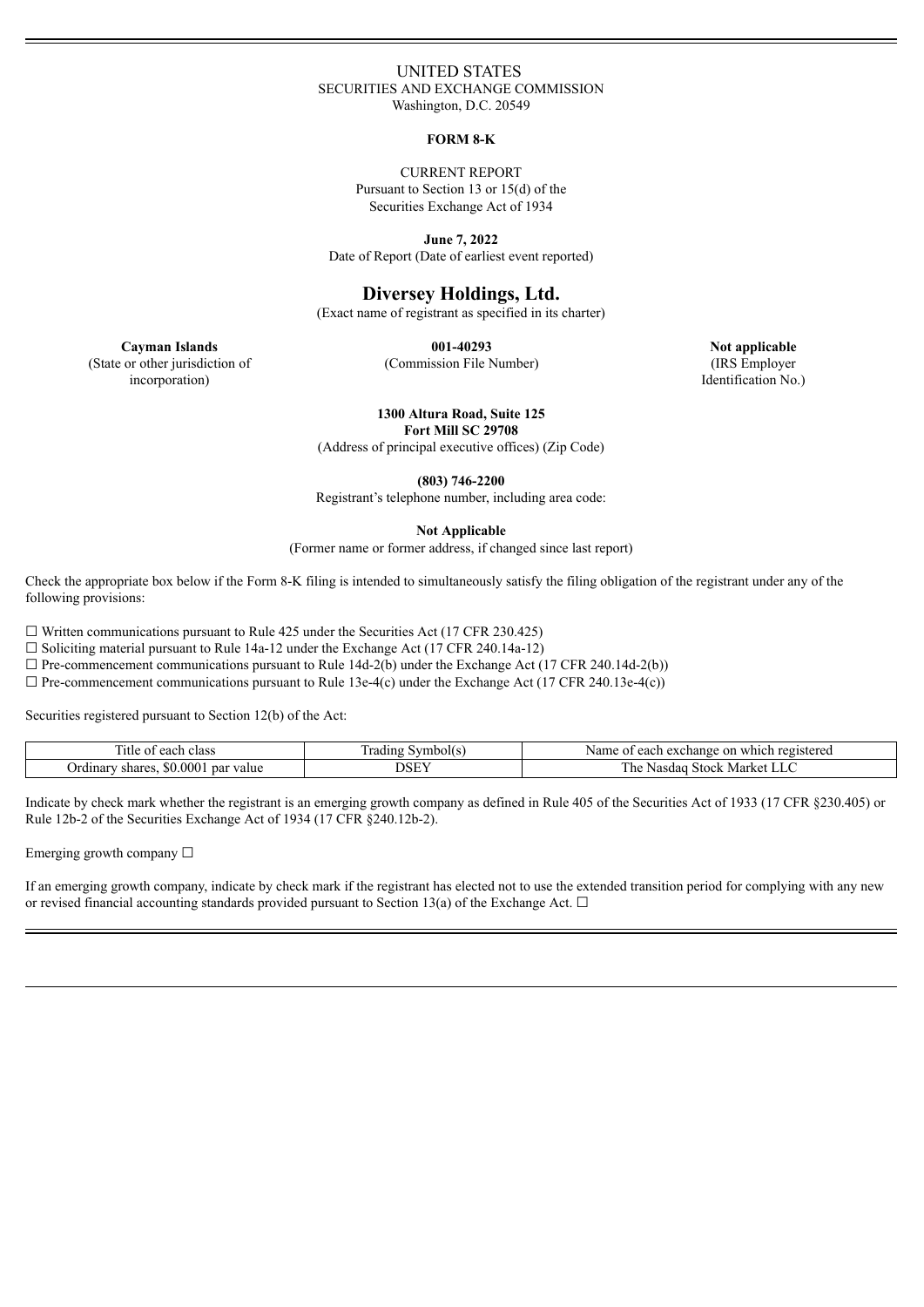## Item 5.02 Departure of Directors or Certain Officers: Election of Directors: Appointment of Certain Officers: Compensatory Arrangements of **Certain Officers.**

On June 7, 2022, the People Resources Committee of the Board of Directors of Diversey Holdings, Ltd. (the "Company") approved an amendment to the employment agreement of Philip Wieland, its Chief Executive Officer.

The amendment provides that effective June 1, 2022, Mr. Wieland's compensation will be converted from United States Dollars ("US\$") to British Pound Sterling ("GBP"), calculated using the GBP/US\$ exchange rate on June 1, 2022 of 0.799 GBP/US\$. Following such modification, Mr. Wieland's base salary will be £719,200 and Mr. Wieland's annual cash bonus will be paid in GBP.

The amendment was entered into because Mr. Wieland's employment agreement provided for his base salary and bonus amounts to be paid in US\$. Mr. Wieland performs substantially all of his services to the Company in the United Kingdom. Accordingly, the People Resources Committee adopted the amendment in order to reflect the intention of the Company that  $\overline{Mr}$ . Wieland be paid in the currency of the country in which he resides and to avoid any changes in salary that could potentially result from currency exchange rate fluctuations.